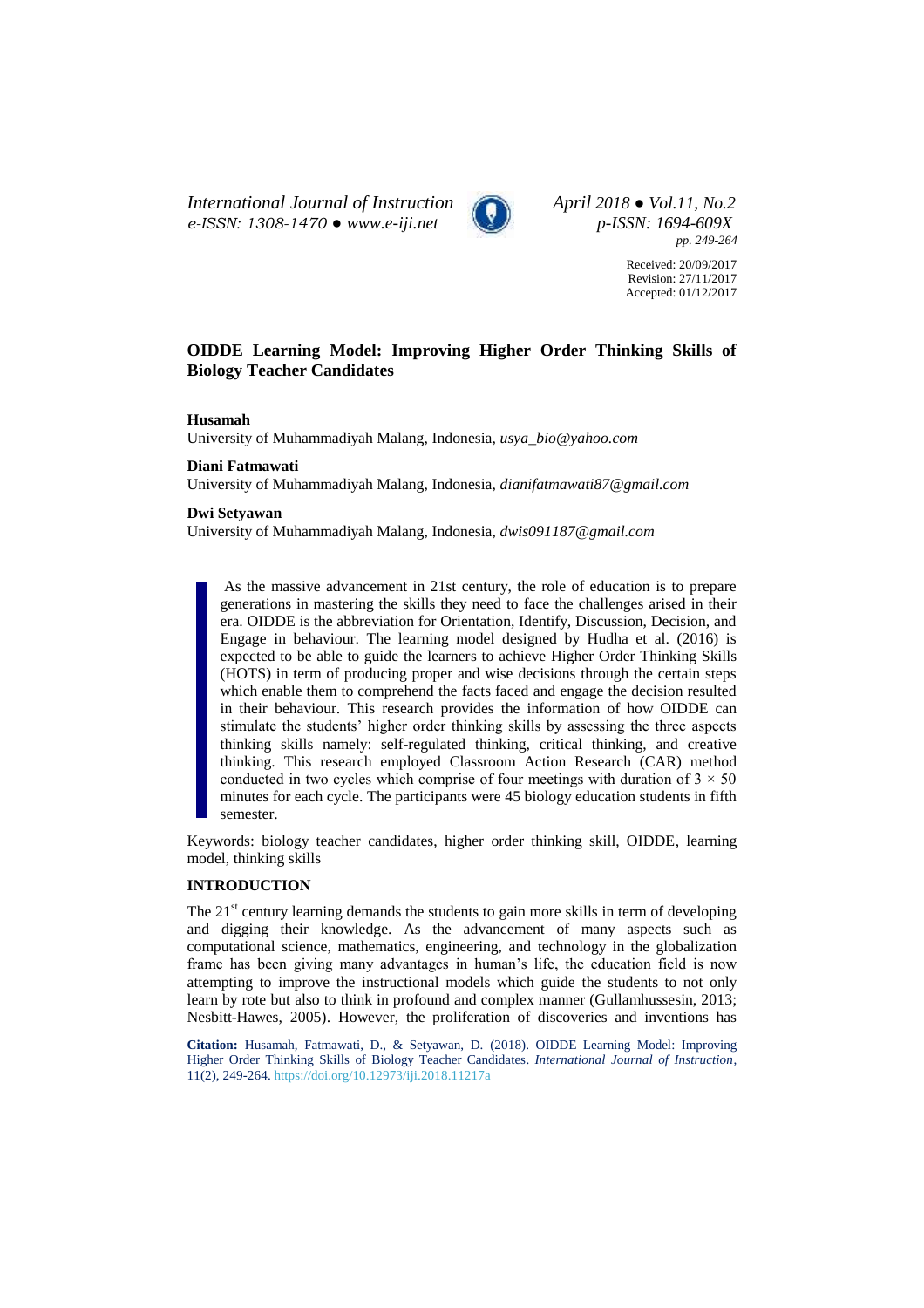been daunting challenge due to the problems rose by the solutions that work across purposes. While the inventions in technology are massively developed by people, on the other hand, environmental issues follow and even become more common and apparent with industrialization (Dunlap & Jorgenson, 2012). This changes have, directly or not, been affecting people's life (Hudha et al., 2016). Thus, life competences for biology teacher candidates in this era are crucial to be enacted. In addition, by considering the various conditions, sharp skills as considerable as professionalism are required (Gullamhussesin, 2013). These factors will enable the  $21<sup>st</sup>$  generation to accommodate changes in both the type and quantity of knowledge. In other words, as society continues to change, the students will be confronted go beyond the simple learning of facts and content (Husamah, 2015; Nesbitt-Hawes, 2005).

Life science, in term of integrated biological sciences with physical, computational sciences, mathematics, and engineering, is one of critical subject to build a more expanded biological enterprises with the scope and expertise to address a broad range of scientific and societal problems (National Research Council, 2009). As the results, the education system, as well as teacher professional education curriculum (Ball & Forzani, 2009; Handler, 2010; Okeke & Drake, 2014), has to cultivate the skills which allow the learners to think independently i.e. higher order thinking skill. By having this skill, not only do the teacher candidates comprehend the cases they face, but they also will be able to analyse them and make wise decisions.

Science teacher is one of the most determining factors involved in the educational field. They have an important role in educating the generations to enact the learning goal (Bashir et al., 2014; Mukeredzi, 2013; Setyaningrum & Husamah, 2011) as they are the 'manager' in the classroom. Teacher is the one who regulates the students' activities in the classroom, they manage as well as facilitate the students to optimize their ability in finishing the tasks given. The effectiveness and efficiency in learning creative management will be achieved as the teachers' competency in managing the instructional processes through learning by doing in real context and direct experiences have been encompassed (Chantarasombat, 2007; Nesbitt-Hawes, 2005; Pukdeewut et al , 2013).

The ability to collaborate with many sectors of educational community has to be mastered by the  $21<sup>st</sup>$  century teachers (Selvi, 2010; Shaik & Khoja, 2011). Moreover, technology has been effecting the ways of education, teaching, and learning (Minocha et al., 2010) as well as the teachers' role (Anastasiades & Vitalaki, 2011; Mukeredzi, 2013; Shaikh & Khoja, 2012). As the consequences, the teacher candidates are required to master higher order thinking skills. By habituating them to comprehend the sciences, teacher candidates are educated to be ready to guide their future students in tackling the issues come.

Higher order thinking skills including critical thinking (Brookhart, 2010), logical, reflective, metacognitive, and creative thinking (King et al., n.d.)*.* The skill of thinking is indicated by students' ability in implementing wise judgment or produce a reasoned critique. Therefore, six skills are considered to be achieved by students: 1) the ability to judge a source credibility; 2) identify assumptions, generalizations and biases; 3) identify connotation in language use; 4) understand the purpose of a written or spoken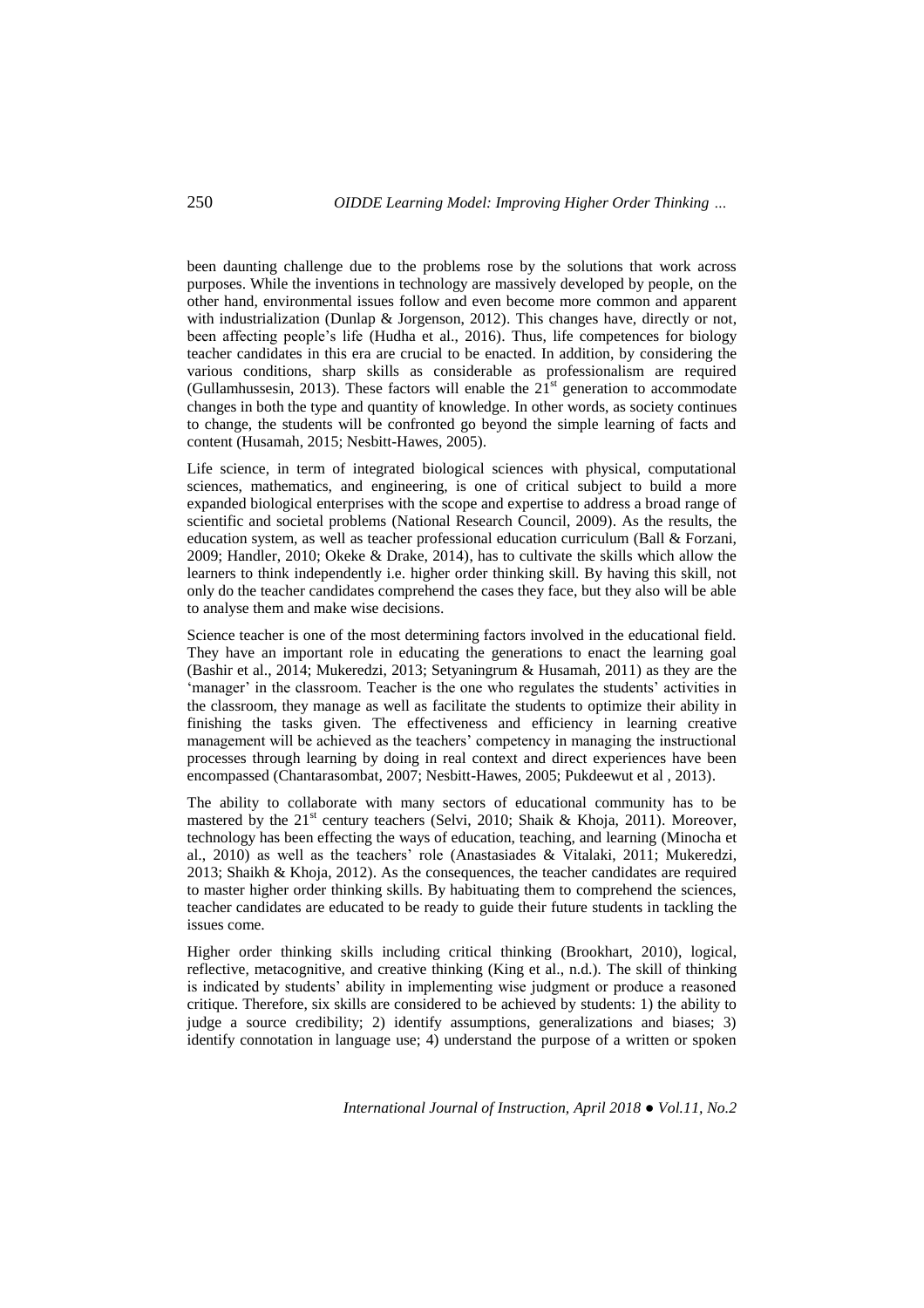text; 5) identify the audience; 6) make critical judgments about the relative effectiveness of various strategies used to meet the purpose of the text (Collins, 2014).

However, it is still a big challenge for most teachers to find a proper learning model to construct the higher order thinking skills in students. In Biology Education Department, Faculty of Teacher Training and Education, University of Muhammadiyah Malang, the pre cycle data shows that the students' HOTS were still in 'low' category which were 59%, 58%, and 57% for self-regulated thinking, critical thinking, and creative thinking respectively. Hudha et al. (2016) mentioned that not all of learning model can be implemented by teachers for all subjects, especially to character-integrated sciences. The appropriate creative design of learning activities in learning processes can only be encouraged by the creative teachers who have the good classroom management skills (Pukdeewut et al., 2013). Therefore, it is important to choose the proper instructional techniques to strengthen teacher candidates' higher order thinking skills in terms of Self-Regulated Thinking, Critical Thinking, and Creative Thinking.

OIDDE is an acronym for Orientation, Identify, Discussion, Decision, and Engage in behaviour (Hudha et al., 2016). This Instructional model was developed by Atok Miftachul Hudha, who is senior lecturer of Biology Education Department, Faculty of Teacher Training and Education, University of Muhammadiyah Malang. Based on the modification of two kinds of learning model, behavioural systems (Joyce & Weil, 1978) and *tri prakoro* (Akbar, 2013), OIDDE is expected to be an effective "tool" to stimulate learners' HOTS, mainly in dealing with moral and ethical issues. There are five steps in OIDDE which guide the teacher candidates to achieve the  $21<sup>st</sup>$  century learning demand, in which their role is facilitator rather than instructor.

Some researchers have implemented OIDDE model on various subjects which gained significant result of teacher candidate's abilities in thinking (Setyawan, 2017) and ethical decision making (Pantiwati et al., 2016). However, in order to gain the more holistic data about the effectiveness of OIDDE learning model, it is needed to implement it in the wider various subject conditions. Thus, the aim of this research was describing the way OIDDE stimulates students' higher order thinking skills by measuring the three thinking aspects i.e. self-regulated thinking, critical thinking, and creative thinking. In the other words, this research was purposed to test whether OIDDE instructional model can be utilized to improve the teacher candidates' HOTS.

## **METHOD**

## **Type and Approach**

This research employed Classroom Action Research (CAR) which was utilized to observe the teacher candidates' Higher Order Thinking Skills (HOTS). There were three aspects measured namely: Self-Regulated Thinking, Critical Thinking, and Creative Thinking during the learning processes conducted by using OIDDE model. The data were taken three times in pre-cycle, cycle I, and cycle II.

This research was conducted in two cycles with two meetings for each cycle with duration of  $3\times50$  minutes (three credits) in which all of the teaching and learning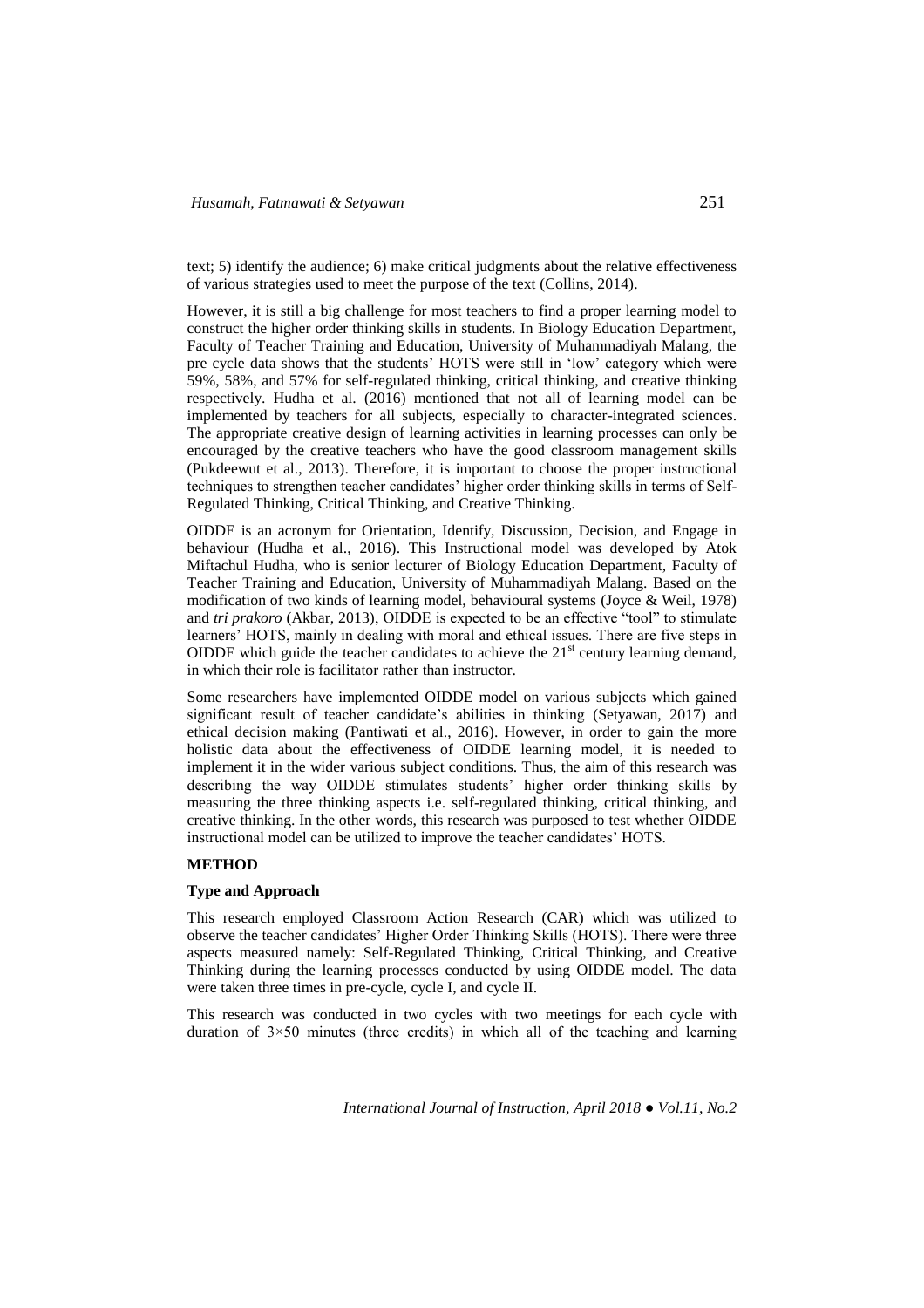processes were done based on Lesson Study (LS). It is a supervising model for professional educators through collaborative and continuous learning study based on collegiality and mutual learning in constructing learning community (Syamsuri & Ibrohim, 2011). LS comprises of plan, do, and see stages. Furthermore, each cycle research contained four stages: planning, action, observation, and reflection. The planning aimed to prepare the treatment, action schedule, and all of the instruments needed (classroom action planning, student worksheet, observation sheet, and questionnaire). Whereas the activities conducted in action stage were the implementation of planning stage, in which the observation process by observers was also done during this stage. The reflection stage was addressed to evaluate the strength and weakness of three previous stages. Thus, the reflection results of cycle I would be the database to consider and improve the next cycles.

#### **Time and Location**

This research was conducted on November 2016 to July 2017 in Biology Education Department, Faculty of Teacher Training and Education, University of Muhammadiyah Malang.

#### **Study Subjects**

The subjects employed were 45 students in fifth semester, academic year 2016/2017 of Biology Education Department, Faculty of Teacher Training and Education (FTTE) University of Muhammadiyah Malang.

## **Instruments**

The higher order thinking skills were measured by using critical thinking assessment rubric by Marzano (1992). There were three components assessed in this research i.e. self-regulated thinking skill, critical thinking skill, and creative thinking skill. The assessment was conducted three times: pre-cycle, cycle I, and cycle II. In addition, as Lesson Study was employed in this research, there were several instruments used: 1) study journal; 2) Plan, Do, See sheets; 3) observer and lecturer sheets.

#### **Data Analyses**

The data obtained were analysed qualitatively by considering the lecturer's journal and observer sheets as well as the students' scores. The data analysis comprised of arranging the raw data, serve the data, making conclusion, and reflection. The quantitative data obtained were analysed by using percentage formula (Arikunto, 2001) as below.

# $Score\,\,percentage = \frac{The\,\,score\,\,gained}{The\,\,maximum\,\,score} \times 100\%$

Then, the percentage scores were analysed by using Paired Sample t Test and utilizing SPSS software 21 version.

## **FINDINGS**

Higher order thinking skills (HOTS) contain several skills of thinking namely: critical, logical, reflective, metacognitive, and creative thinking (King et al., n.d.). In other words, they include all intellectual tasks which call for more than information retrieval (Baker, 1989). Meanwhile, Brookhart (2010) has categorized HOTS definitions into the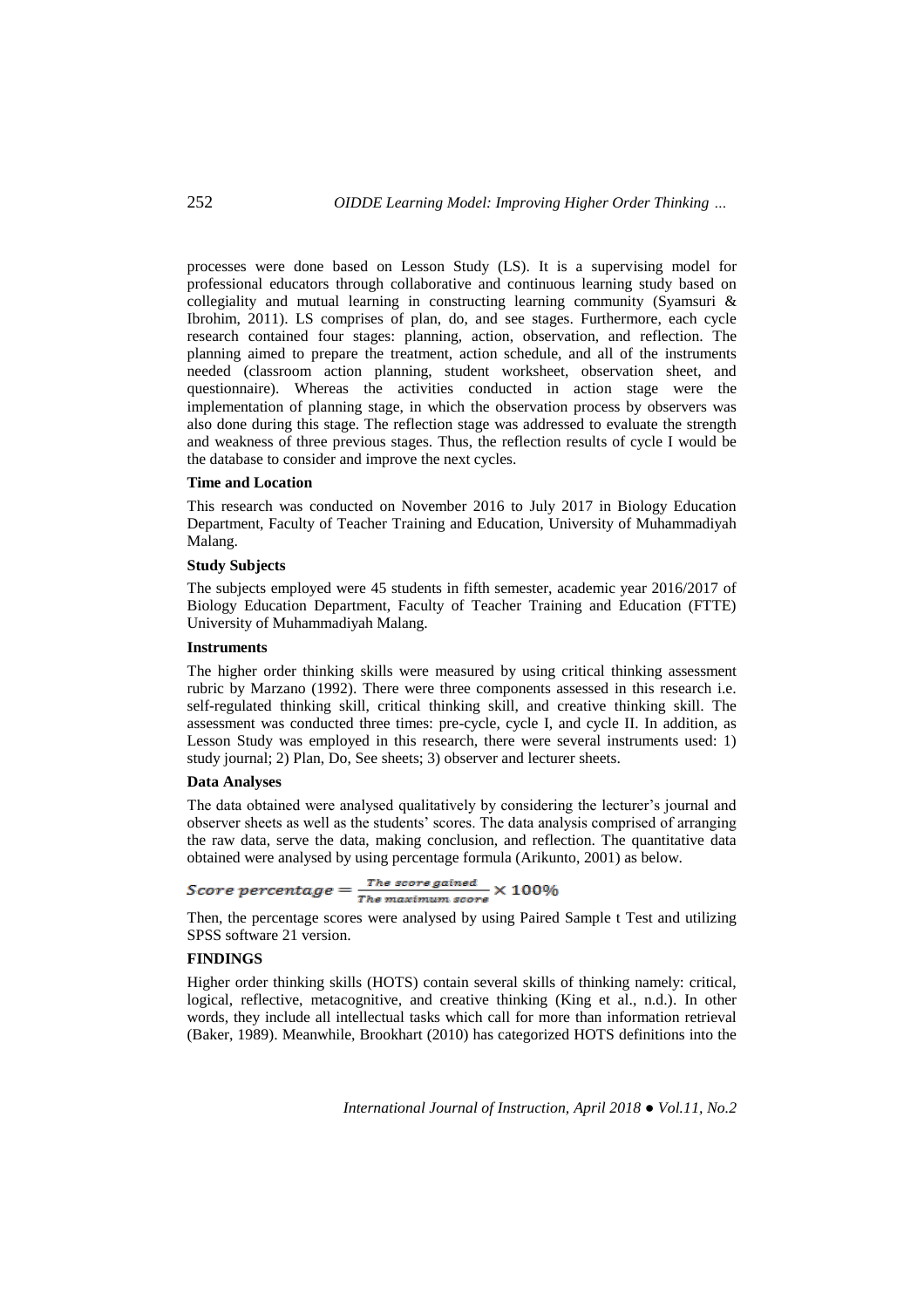terms of transfer, critical thinking, and problem solving. All those definitions refer to the achievements of individual competencies in encountering complex issues, uncertainties, questions or dilemmas.

The existing evidence of higher order thinking in OIDDE learning model implementation is providing reassurance that the skills occur in learning process: 1) the students conform towards various issues related to certain topics through stories, narration, or documenter film (orientation); 2) the students analyse problems based on dilemma found during orientation process (identify); 3) the students altercate the solving of chosen issue by considering the ethically identification results (discussion); 4) as the ethical dilemma has been discussed, the students adjudge (decision); 5) the students behave ethically as the ethical decision taken (engage in behaviour) (Hudha et al., 2016). In turn, the higher order thinking skills are indicated by students' behaviour and statement, explanation, decisions, performances, contextually valid products, the availability of knowledge and experience and promote continuous growth in these and other intellectual skills (Kenimer & Morgan, 2003). Thus, learning environment (Hoekstra & Korthagen, 2011) and appropriate teaching strategies are crucial factors to facilitate the thinking skills advance as the learners possess persistence, self-monitoring, and open-minded as well as flexible attitudes (King et al., n.d.).

The students' higher order thinking skill (HOTS) was represented by the three aspects assessed namely: Self-Regulated Thinking, Critical Thinking, and Creative Thinking. In general, the scores witnessed rising trend from preliminary observation to the cycle I and continued to cycle II.

|                           | $\ldots \ldots \ldots$  |                                                    | $0 - 0$ versions |    |          |    |                   |    |           |    |    |                   |    |             |          |
|---------------------------|-------------------------|----------------------------------------------------|------------------|----|----------|----|-------------------|----|-----------|----|----|-------------------|----|-------------|----------|
| Activities                | Self-Regulated Thinking |                                                    |                  |    |          |    | Critical Thinking |    |           |    |    | Creative Thinking |    |             |          |
|                           | A                       | B                                                  | C                | D  | E        | F  | G                 | H  |           | J  | K  | L                 | M  | N           | $\Omega$ |
| Pre-cycle                 | 59                      | 62                                                 | 56               | 60 | 59       | 57 | 60                | 59 | 54        | 57 | 61 | 57                | 54 | 58          | 58       |
| Mean of Each<br>Component | 59 (low)                |                                                    |                  |    | 58 (low) |    |                   |    | 57 (low)  |    |    |                   |    |             |          |
| Cycle I                   | 74                      | 72                                                 | 71               | 69 | 73       | 70 | 71                | 71 | 66        | 70 | 72 | 68                | 67 | 69          | 68       |
| Improvement               | 14                      | 10                                                 | 14               | 9  | 14       | 13 | 11                | 13 | 12        | 13 | 11 | 11                | 13 | 11          | 11       |
| Mean of Each<br>Component |                         |                                                    | $72$ (fair)      |    |          |    |                   |    | 70 (fair) |    |    |                   |    | $68$ (fair) |          |
| $C$ vcle $\Pi$            | 86                      | 81                                                 | 82               | 81 | 78       | 79 | 79                | 84 | 78        | 81 | 84 | 79                | 77 | 81          | 84       |
| Improvement               | 12                      | 9                                                  | 11               | 12 | 5        | 9  | 9                 | 13 | 12        | 11 | 12 | 11                | 10 | 11          | 16       |
| Mean of Each<br>Component |                         | 80 (very good)<br>82 (very good)<br>81 (very good) |                  |    |          |    |                   |    |           |    |    |                   |    |             |          |

Table 1 The Score Percentage of Students' HOTS

Table 1 shows that the mean values of the three thinking components i.e. self-regulated thinking, critical thinking, and creative thinking scores witnessed upward trend. It started from 59%, 58%, and 57% for self-regulated thinking, critical thinking, and creative thinking respectively which are categorized as low (measured at preliminary observation). It then continued higher and reached the fair level in the cycle I (72%,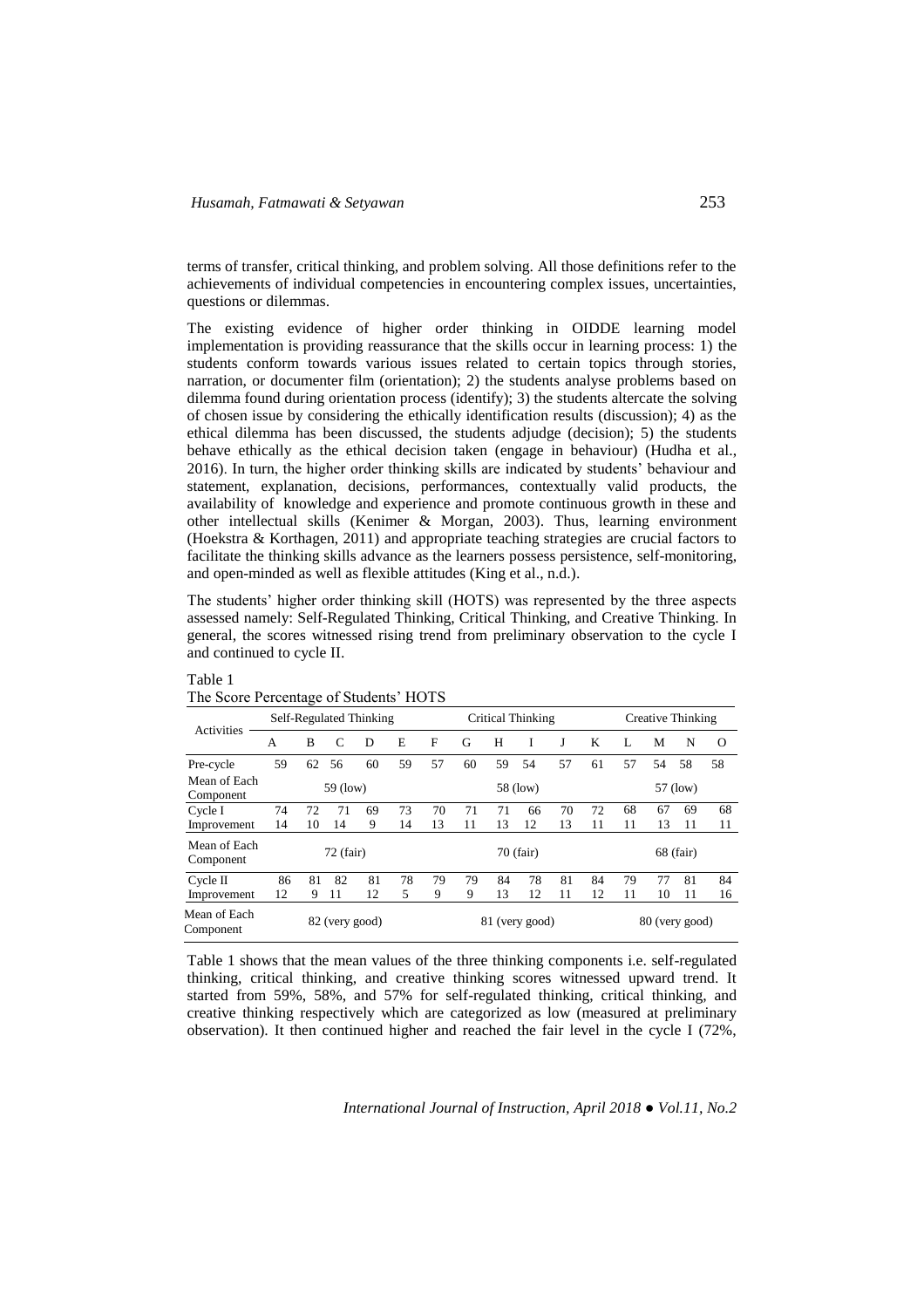70%, and 68%); whereas it climbed to the peak in the cycle II: 82%, 81%, and 80% in sequence. The significant increase was experienced by the thinking components assessed as much as 23% for each.

The significance of the above percentage rising trends were also supported by the statistical analysis results (Table 2). It is obvious that each component of thinking skills has the significant value less than 0.05, i.e. 0.000 for the three components (selfregulated thinking, critical thinking, and creative thinking); which means that the students' HOTS have outstandingly increased.

Table 2

| The Statistical Analysis Results of Student' HOTS |  |  |
|---------------------------------------------------|--|--|
|---------------------------------------------------|--|--|

| Paired Differences           |           |                   |                    |           |                                                 |           |                       |  |  |  |  |
|------------------------------|-----------|-------------------|--------------------|-----------|-------------------------------------------------|-----------|-----------------------|--|--|--|--|
| Thinking Skill<br>Components | Mean      | Std.<br>Deviation | Std. Error<br>Mean |           | 95% Confidence<br>Interval of the<br>Difference |           | $Sig. (2-$<br>tailed) |  |  |  |  |
|                              |           |                   |                    | Lower     | Upper                                           |           |                       |  |  |  |  |
| Self-Regulated<br>Thinking   | $-13185$  | .04549            | .00875             | $-14985$  | $-11386$                                        | $-15.060$ | .000                  |  |  |  |  |
| Critical Thinking            | $-.23000$ | .03126            | .00602             | $-.24236$ | $-21764$                                        | $-38.237$ | .000                  |  |  |  |  |
| Creative Thinking            | $-22593$  | .04822            | .00928             | $-24500$  | $-20685$                                        | $-24.346$ | .000                  |  |  |  |  |

As the upward trend showed, it can also be seen that the three components of HOTS are supporting each other. The higher the level of self-regulated thinking and critical thinking, the more creative the students will be. Regarding these findings. Husamah & Pantiwati (2014) and Rustaman (2008) stated that as well as someone's self-confidence and personality in facing problems, her/his thinking skills are also built by the three components inseparably, like a concert, in which each component takes its role to organize thinking skills.

To be elaborated more detail, the bar chart of Figure 1 shows us the rising trend of selfregulated thinking sub components which are represented by A (the awareness of selfthinking way), B (the effectiveness in making plans), C (the awareness in using resources needed), D (the sensitivity of feed backs given), and E (the evaluation of the effectiveness of every decision taken).



Figure 1

The percentage of students' self-regulated thinking score improvement per cycle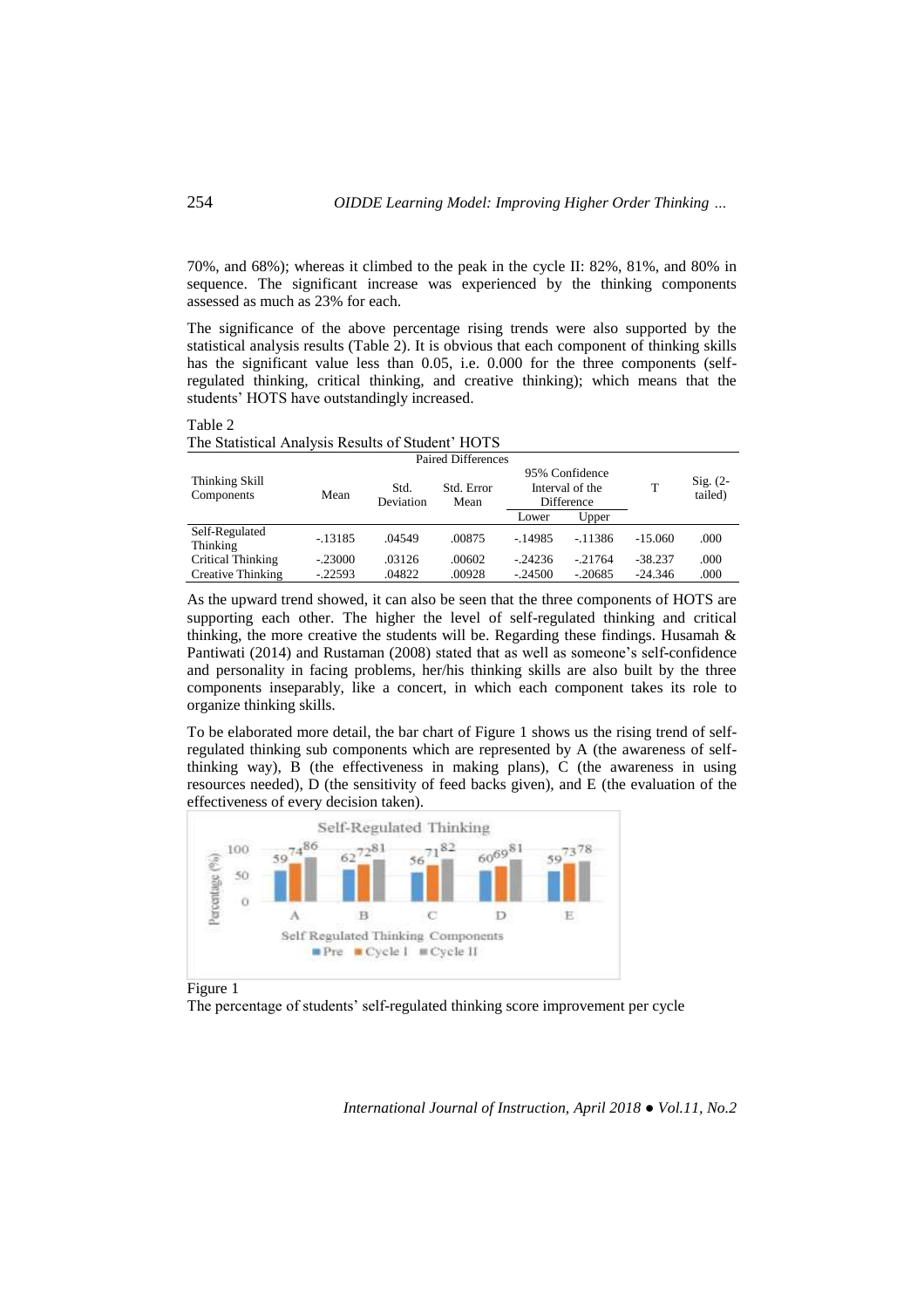Notes:

- A. The awareness of self-thinking way
- B. The effectiveness in making plans
- C. The awareness in employing resources needed
- D. The sensitivity of feed backs
- E. The evaluation self-decision

The greatest rising percentage occurred in sub component A of 27%, in which the second place was sub component C, while the lowest percentage was sub B and E of 19%. This means that not only does the students' awareness was greatly improved as they were taught by using OIDDE model, but also the awareness in using resources needed as well. Notwithstanding that the effectiveness in making plans and its evaluation were lesser developed than those two sub components, but the improvement gained was still categorized as "very good". Pantiwati et al. (2016) stated that the implementation of OIDDE through Integrated Field Study Abroad has improved the biology teacher candidates' ethical decision skills.

Students' Self-regulated thinking skill in pre-cycle was considered as low. According to the observer's note, there were less than five of 45 present students who participated in the classroom discussion by asking questions or giving opinion. Husamah, as one of observer in the classroom noted:

*"There just four students asked questions and gave their opinion, yet the questions were shallow; while the others seemed hesitate to express their opinion or ask question, thus, they just discussed with the friends beside them or quite".* 

This condition was in contrast with the ideal expected. Boekaerts & Corno (2005) defined that self-regulation is individual consistency in organizing and managing their thoughts, emotions, behaviour and environment through proactive process to enact academic goals.

Moreover, most of the students were tended to confuse to generate the idea, which is a key factor (Yee et al., 2012) in achieving assignments given by the lecturer This confusedness was implied in questions they tried to answer. Lindariyanti's question, as one of frequently asked question type among the students in the classroom, was:

*"Sir, is it possible for us to use local wisdom as the solution of the issues we chose?"*

Notwithstanding that questioning is a means to encourage the students to think (Larkin, 2002); sporadically accessing the project to encompass the resources needed and looking for various alternatives are, somehow, considered as low level of self-regulated thinking skill (Marzano, 1992).

Teacher quality is one of the education quality determinants (Fadlan, 2010). This because teacher is the role which is tended to be a model (Lunenberg, Korthagen, & Swennen, 2007) and influencing people, not only for students but also the other surrounding and work field (Brown & Trevino, 2006). Considering the crucial role, the biology teacher candidates must have good comprehension about self-regulated thinking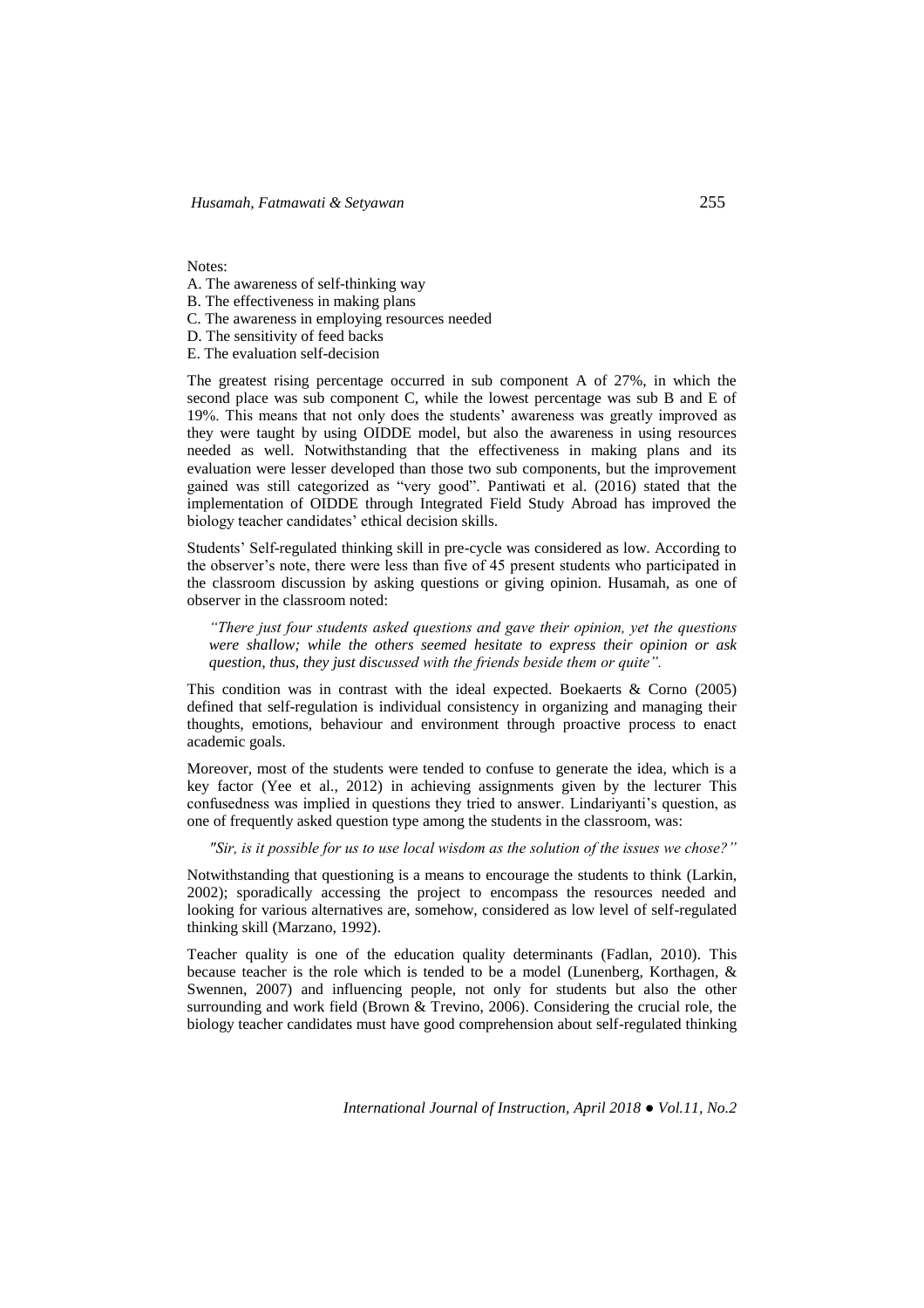skill and be habituated with it since in their higher education level. This, in turn, will be addressed to build their professionalism level when they get a job. The professionalism involves ethics, social responsibility, critical self-reflection, and self-responsibility (Pantiwati et al., 2016).

As self-regulated thinking skill has been developed in cycle I and cycle II, the critical thinking skill was also getting better as well. This can be seen at Figure 2. It can be seen that the highest improving percentage occurs in H sub component, 'open-minded', as high as 25%, while the lowest was sub component G of 19% which is 'clear and willing in attempting the clearness'. The all components were witnessed upward trend and reached 'good' level in cycle II in spite of considered as 'low' level in pre-cycle.

The more the students encounter unfamiliar issues, uncertainties, or dilemmas, the sharper the analysis they have will be (King et al, 1998; Martin, 1989). Through orientation, identification, discussion, decision and engaging in behaviour, the students gained more awareness about their surroundings. Thus, they became more critical in term of making reasons (Grossen, 1991) and reflections which lead them to emphasize about what should be believed and done in making their decisions (Lestari, Nurmilawati, & Santoso, 2015). In the other words, by managing the analytical and strategic thinking behaviour, the critical thinking can be developed (Oak, 2009) as Marzano (1992) has defined thinking skill as 'Habits of Mind'. This means possessing smart behaviour in tackling difficult problems faced (Costa & Kallick, 2000).



## Figure 2

The percentage of students' critical thinking score improvement per cycle Note:

- F. The Accuracy and the Willing of being Accurate
- G. Clear and the willing of attempting the clearness
- H. Open-Minded
- I. Avoiding an Impulsiveness
- J. Taking Decision when there is a guarantee
- K. The Sympathy of other sense and capability

Appropriate teaching strategies and learning environment strengthen learners' persistence, self-monitoring, open-minded, and flexible attitudes (King et al., n.d.). Tayler (2001) stated that an effective interaction between teacher and students can be guaranteed by ensuring the need for teachers to listen their students and to get them well. Therefore, the sensitive educators can make proper decision whether they have or have not to intervene their students (Venville, 2002).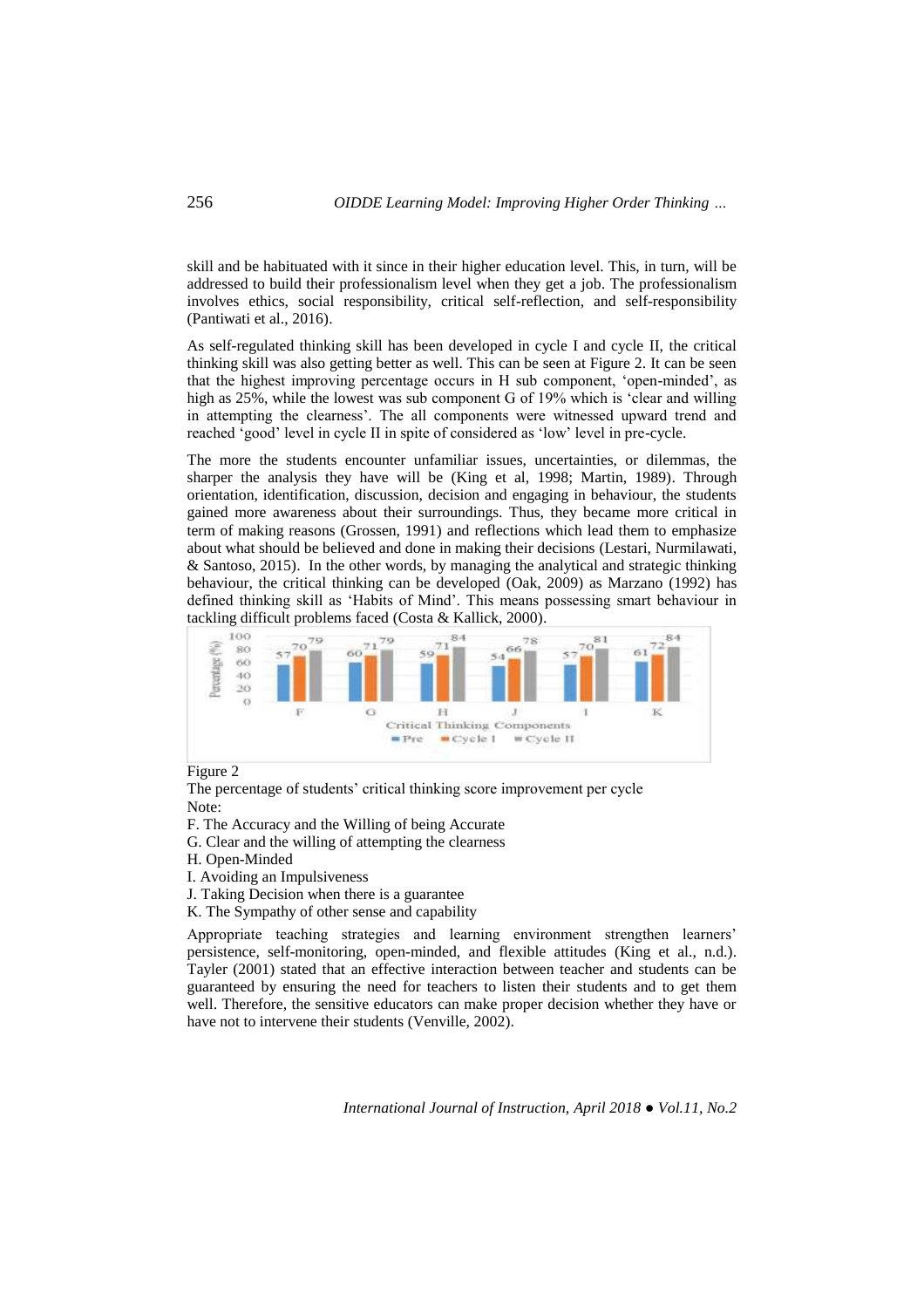The upward trend of the data gained was also supported by the quality of the both questions and statements posed by students during the discussion sessions in the classroom. Most of students started their questions with the analysis undergirding. In one of discussion session, Dyah asked her question:

*"Your team stated that recycle is the proper method to minimize non-degradable rubbish, yet in Indonesia, the recycle technology is still limited. It means that the technology available still far unbalance with the rubbish produced by the Indonesian consumptive people, what are your team arguments facing this facts?"* 

The above question shows the critical statement in which the student wanted to clarify whether the solution offered by the other team is relevant with the context. Susetyarini et al. (2015) stated that critical thinking skill is indicated by some aspects i.e. clarity, accuracy, precision, relevance, logic, breadth, depth, honesty, information, and implication. The analytical questions can stimulate learners to think critically. By having the skill to construct these kind of questions, the teacher candidates not only think themselves, but also encourage their students to do the same (Venville, 2002) and to generate multiple solutions (Resnick, 1987). Critical thinking skill is indicated by: question posing, decision making, and systemic thinking (Dillon & Scott, 2002; Zohar & Dori, 2003; Zoller, 2002), explore and explain problems, ideas, action, misunderstandings, agreements (Venville, 2002).

Ideally, the critical thinking skill improvement must be integrated with the knowledge level as well as its application in individual daily activities. As the common sense in analysing critical situations cultivated, naturally, thinking skills are also elevated. Thus, the students' ability to apply wise judgment or produce a reasoned critique (Brookhart, 2010) can be well enacted. OIDDE has been proven effectively develop the biology teacher candidates' ability in making ethical decision (Pantiwati et al., 2016). In line with Minarno (2001) who stated that communicating decisions through various opinions, whether it is in line or contradict, is an invaluable activity to promote the learners' horizon and critical thinking skills.

In line with the two thinking skills mentioned, self-regulated and critical thinking, the students' creative thinking skill was considered well developed.



Figure 3

The percentage of students' creative thinking score improvement per cycle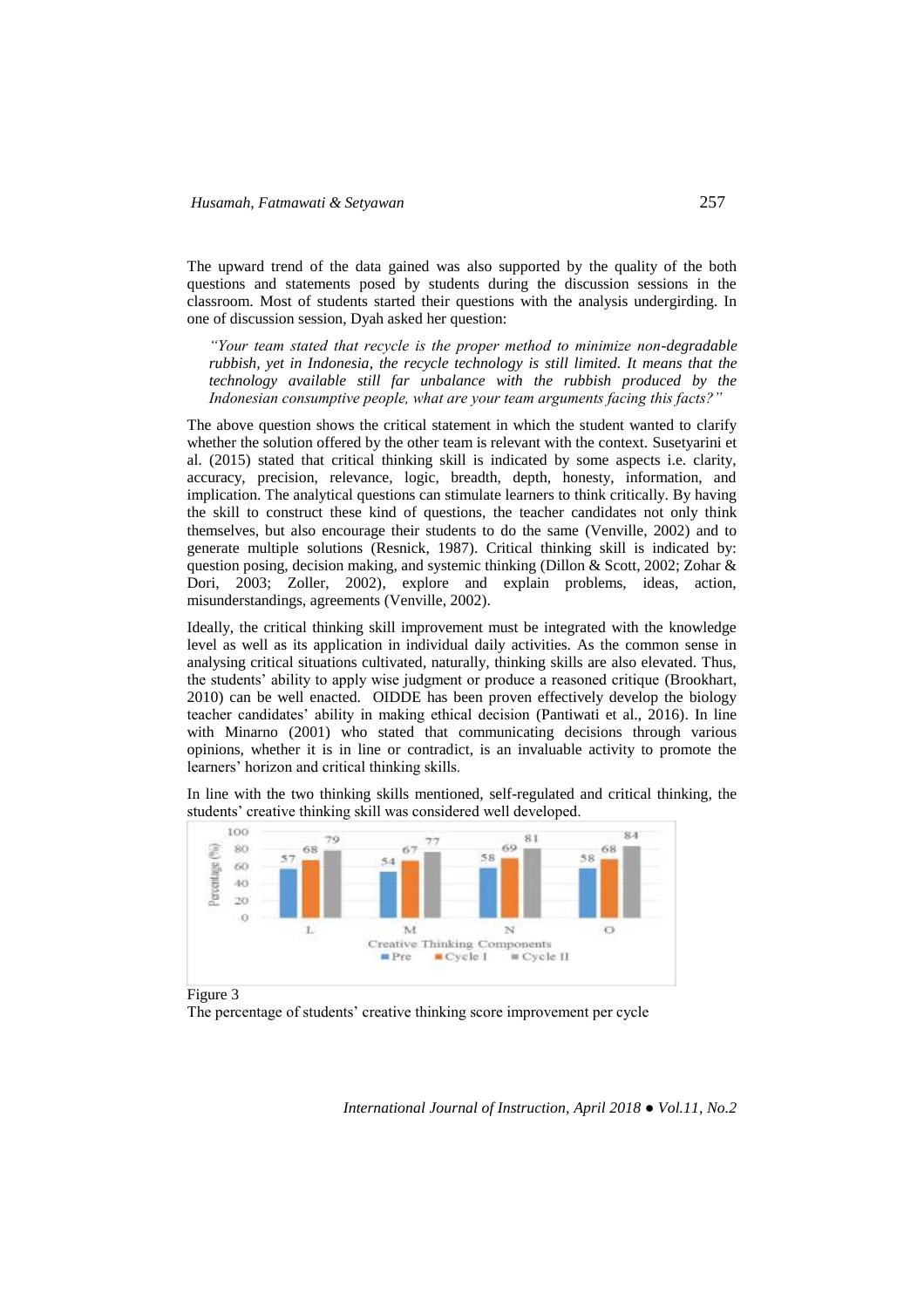Note:

- L. Taking efforts continuously in finishing the tasks even though the answer still cannot be forecasted
- M. Self-encouragement of trying something which cannot confidently be done by themselves.
- N. Productivity, Trusty, Using standard in evaluating his/her work results
- O. Making new different point of view compare to the common.

The bar chart of Figure 3 shows the percentage of creative thinking skill improvement witnessed by learners who were taught by using OIDDE learning model. It can be seen clearly that each sub component experienced rising trend. The highest improvement of this skill was in the learners' ability in 'making new different point of view instead of using the common one' (O), the change value was of 26%, started from 58% in pre cycle to 84% in cycle II. While the lowest change value was in sub component L which represents the ability of 'conducting continuous endeavours in completing tasks albeit the results cannot be predicted'. Notwithstanding that this sub component was the lowest, as of 22%, it was still considered as "very good" category as the last result value was 79%.

Creative thinking is defined, as summarized by Agars et al. (2007), as the production of novel, useful ideas, and believed to associate with the right brain (Kim & Michael, 1995). The novelty, in science domain, is often explained as problem solving (Newton, 2013). It is characterized by information processing in a direct and synthesis way (Torrance et al., 1977). Creative thinking skills are strongly related to the ability in generating new ideas. As the individuals' creative thinking develop, they will possess the abilities in managing their mind, initiating fresh ideas, broadening connections, having a lot of perspective on things, creating and imagining, and be result oriented (LTS, 2004).

This creative thinking skill can be figured out from student's statement written in their study journal in cycle II.

*"The waste management discussion has reminded me about the issue occurred in my village. One day, in Madura, there was a group of people who said that they came to erect a waste recycle machine there. Having explained the benefits of the technology offered, we felt pleased in case the machine would be well run in our village, considering the way we just piling up the waste. However, after a while the existence of the machine, another problem arose. Trash pickers were mad and tried to destroy the machine due to the loss of their job. I started to think that the waste issue cannot be encountered by only considering one side benefit and ignoring the others. The use of technology in tackling the waste problem must be balanced with the efforts in cultivating society awareness of the importance of having the technology among them, besides preparing alternative solutions for the possible issues arise caused by the technology offered".* 

Student's written opinion above implied the complexity of thinking as considerable as the attempt in making relation of some aspects connected. The students learn their experiences from both community and school which will help them learn higher order thinking skills (King et al., n.d.). One of HOTS criteria for science listed in Florida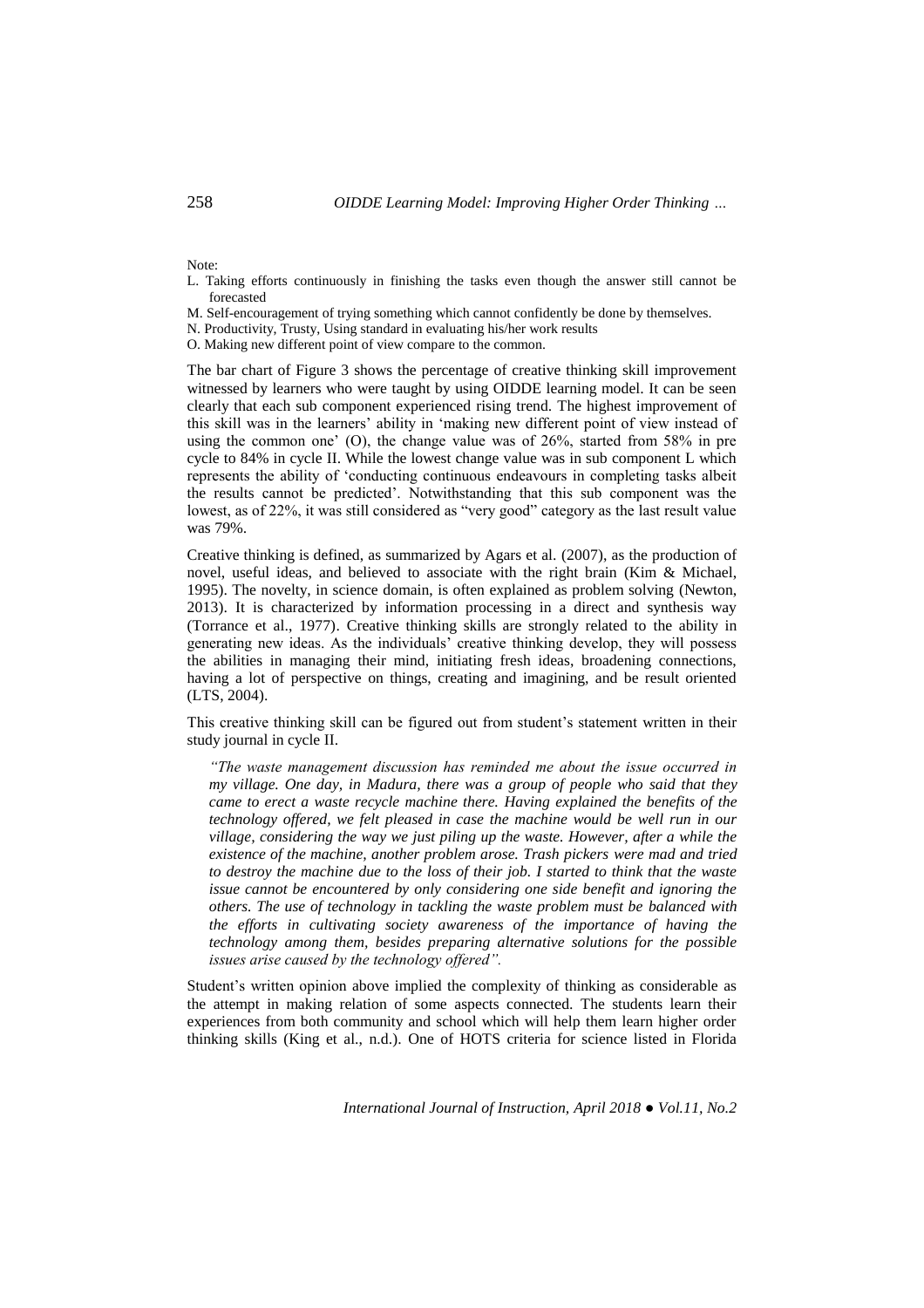Sunshine State Standards (Florida Department of Education, 1996) was 'understands the interconnectedness of the systems on earth and the quality of life'.

Successful higher order thinking depends upon a learner's ability to apply, reorganize, and embellish knowledge in the context of the thinking situation (King et al., n.d.). Teachers, somehow, are a part of society components who must give their contributions to the civilization advancement. Thus, they have to possess the attributes needed, including sensitivity and caring towards the environment, to support them in many aspects. Moreover, the individuals' awareness to gain more information and to equip themselves with high scientific capacity can be improved as their expertise and caring attitude are built which lead them to have thinking skills (Susetyarini et al., 2015).

Considering the findings, it can be said that the three thinking skills are supporting each other. The higher the self-regulated thinking score, the more critical and creative the learners will be. This in line with the findings of Husamah & Pantiwati (2014) who revealed that all components of thinking skills were interrelated, influencing one another, and unified. Meanwhile, Kristiyani & Lestyarini (2011) concluded that students' critical and creative character traits were showed in components of critical thinking and critical thinking skills which integrated the four abilities: building ideas, conducting reflective assessment, performing self-regulation, and recognizing the trait and behaviour.

Notwithstanding that the improvement of the student's HOTS were achieved in these research conditions, the implementation of OIDDE in different and more complex cases, as considerable as to measure the other student's thinking skills are needed to measure its effectiveness. Therefore, the further studies relating to OIDDE implementation are crucial to be conducted.

## **CONCLUSION**

According to the current study, it can be concluded as follows: 1) OIDDE learning models has improved the students' higher order thinking skills (performed in: selfregulated thinking skill, critical thinking skill, and creative thinking skill), 2) the all thinking components are unity and supporting each other, the greater the self-regulated thinking skill, the better the ability in critical and creative thinking and vice versa, 3) the results showed that OIDDE has risen the each component of thinking skills from the 'low' category of 59%, 58%, and 57% to 'very good' category of 82%, 81%, and 80% for self-regulated thinking, critical thinking, and creative thinking respectively in which the significant value of the three thinking skill components were less than 0.05; i.e. 0.000.

There are some limitations that may affect the results of this class action research. In the study measurement of HOTS was conducted using critical thinking assessment rubric by Marzano (1992). Students are required to fill the rubric in a relatively limited time, in 5- 10 minutes at the end of learning. This scale was used to measure the HOTS of students because of the limited time and personal to measure the ability of students. However, students can fill the rubric with dishonest and in an unserious manner. Therefore the result can be different from the conditions that they really felt/think. In addition, rubrics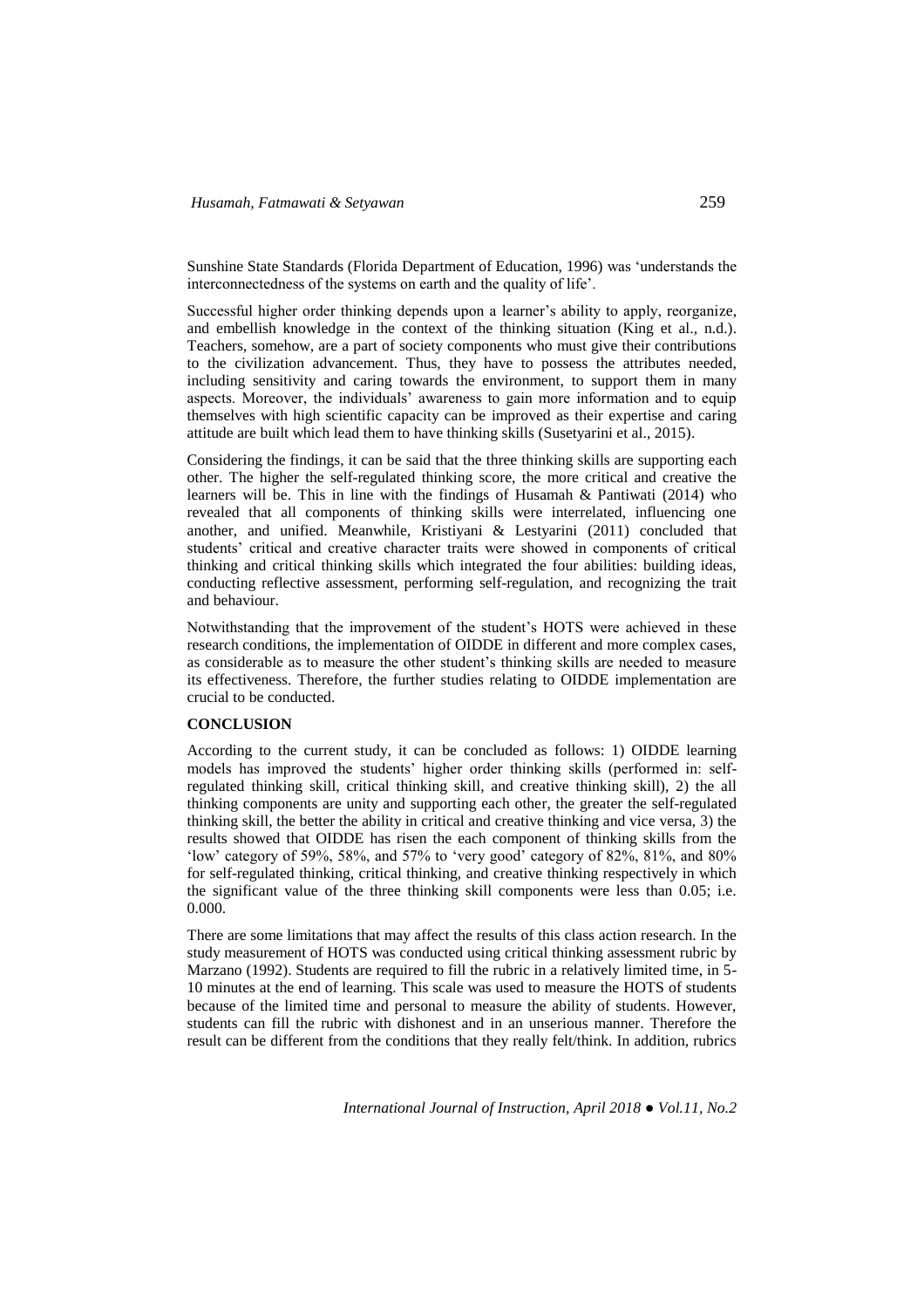developed by Marzano 35 years ago. Therefore, they can have the statements which do not reflect the current conditions. Moreover, the scale cannot be suitable for the students who are the participants of the study because of the cultural differences in Europe and Southeast Asia. As a result, the suggestion of this research is to develop a new HOTS rubric, which is more suitable to the condition of Southeast Asian society, especially Indonesia. HOTS measurements also need to be compared with self-reflection records and progressive reflection records written by students so as to obtain valid and balanced student HOTS information. Research on the implementation of the OIDDE learning model in other courses at different levels of semester also needs to be done to reinforce the conclusion that this learning model is applicable.

#### **REFERENCES**

Agars, M. D., Kaufman, J. C., & Locke, T. R. (2007). Social influence and creativity in organizations: a multi-level lens for theory, research, and practice. *Research in Multi Level Issues*, *7*(7), 3–61. http://doi.org/10.1016/S1475-9144(07)00001-X

Akbar, S. (2013). *Instrumen perangkat pembelajaran*. Bandung: PT Remaja Rosdakarya.

Anastasiades, P. S., & Vitalaki, E. (2011). Promoting internet safety in Greek primary schools: the teacher's role. *Educational Technology and Society*, *14*(2), 71–80.

Baker, E. L. (1989). *Higher Order Assessment and Indicators of Learning*. Los Angeles. Retrieved from http://cresst.org/wp-content/uploads/TR295.pdf

Ball, D. L., & Forzani, F. M. (2009). The work of teaching and the challenge for teacher<br>education. *Journal* of *Teacher Education*. 60(5). 497–511. education. *Journal of Teacher Education*,  $60(5)$ , http://doi.org/10.1177/0022487109348479

Bashir, S., Bajwa, M., & Rana, S. (2014). Teacher as a role model and its impact on the life of female students. *International Journal of Research -Granthaalayah*, *1*(1), 9–20.

Boekaerts, M., & Corno, L. (2005). Self-regulation in the classroom: a perspective on assessment and intervention. *Applied Psychology, An International Review*, *54*(4), 199– 231.

Brookhart, S. M. (2010). *How to Assess Higher-Order Thinking Skills in Your Classroom*. Alexandria. Retrieved from http://www.ascd.org/ASCD/pdf/books/brookhart2010b\_copyright.pdf

Brown, M. E., & Trevino, L. K. (2006). Ethical leadership: a review and future directions. *The Leadership Quarterly*, *17*(6), 595–616. http://doi.org/10.1016/j.leaqua.2006.10.004

Chantarasombat, C. (2007). *Development of Knowledge Management Model for Community Organization*. Mahasarakham University.

Collins, R. (2014). Skills for the 21st century: teaching higher order thinking. *Curriculum & Leadership Journal*, *12*(14). Retrieved from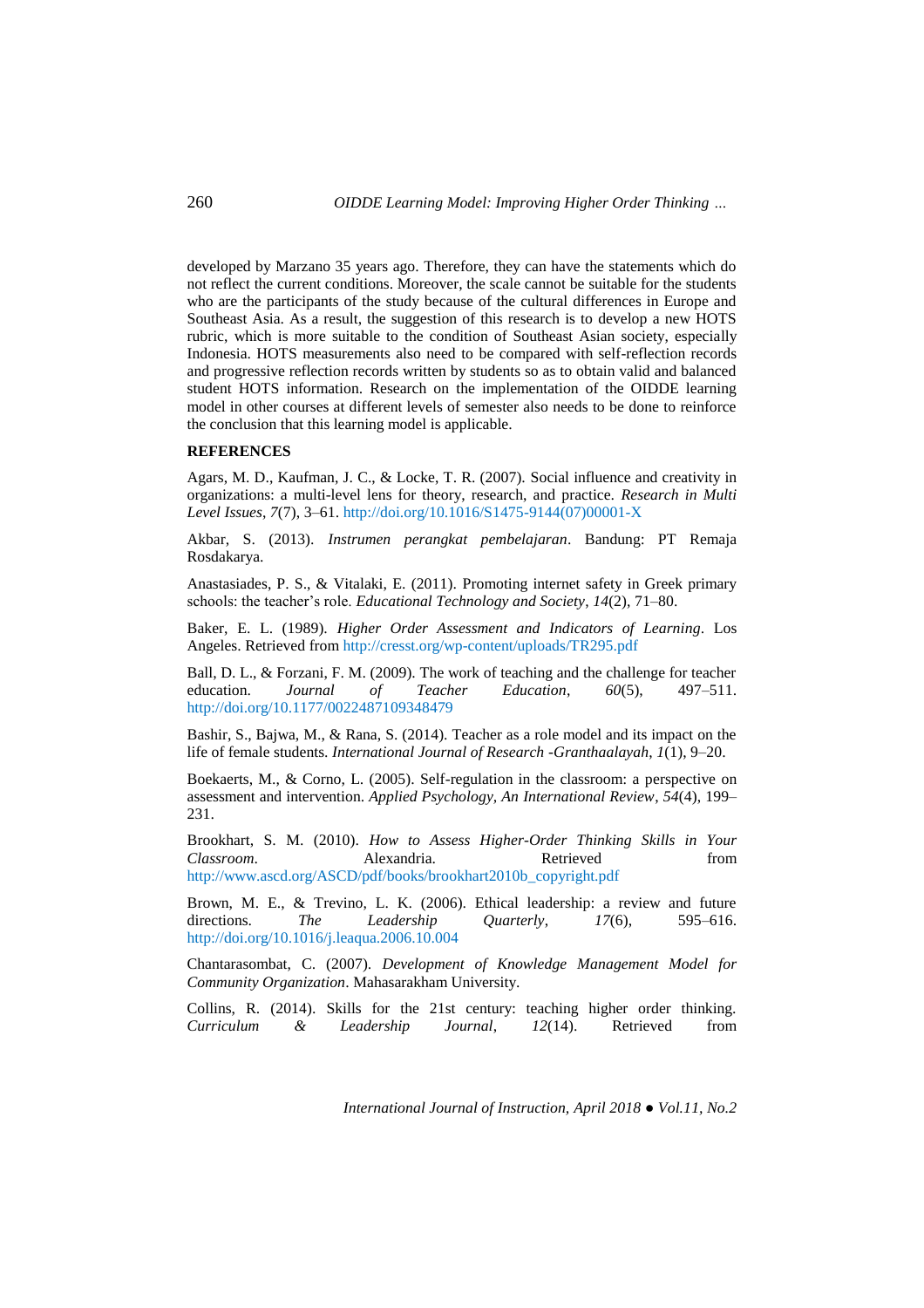http://www.curriculum.edu.au/leader/teaching\_higher\_order\_thinking,37431.html?issueI D=12910

Costa, A. L., & Kallick, B. (2000). *Describing 16 Habits of Mind Metacognition Perception*. Alexandria: Association for Supervision and Curriculum Development. Retrieved from https://www.scribd.com/document/39455248/Describing-16-Habits-of-Mind

Dillon, J., & Scott, W. (2002). Perspectives on environmental education-related research in science education. *International Journal of Science Education*, *24*(11), 1111–1117. http://doi.org/10.1080/09500690210137737

Dunlap, R. E., & Jorgenson, A. K. (2012). Environmental problems. In *The Wiley-Blackwell Encyclopedia of Globalization*. Chichester, UK: John Wiley & Sons, Ltd. http://doi.org/10.1002/9780470670590.wbeog174

Fadlan, A. (2010). Strategi peningkatan keterampilan calon guru dalam menerapkan pembelajaran aktif melalui MEI (Modelling, Engaging, and Integrating). *Jurnal Kreatif : Jurnal Kependidikan Dasar*, *1*(1), 22–32. Retrieved from https://journal.unnes.ac.id/nju/index.php/kreatif/article/view/1667

Florida Department of Education. (1996). The Basic of School Improvement and Accountability in Florida. Tallahassee: Florida Department of Education.

Grossen, B. (1991). The fundamental skills of higher order thinking. *Journal of Learning Disabilities*. http://doi.org/10.1177/002221949102400603

Gullamhussesin, A. (2013). Teaching the Teachers, Effective Professional Development in an Era of High Stakes Accountability. Center for Public Education.

Handler, B. (2010). Teacher as curriculum leader: a consideration of the appropriateness of that role assignment to classroom-based practitioners. *International Journal of Teacher Leadership*, *3*(3), 32–42.

Hoekstra, A., & Korthagen, F. (2011). Teacher learning in a context of educational change: informal learning versus systematically supported learning. *Journal of Teacher Education*, *62*(1), 76–92. http://doi.org/10.1177/0022487110382917

Hudha, A. M., Amin, M., Sumitro, S. B., & Akbar, S. (2016). [Study of instructional](http://ejournal.umm.ac.id/index.php/jpbi/article/view/3448)  [models and syntax as an effort for developing 'OIDDE' instructional model.](http://ejournal.umm.ac.id/index.php/jpbi/article/view/3448) *Jurnal Pendidikan Biologi Indonesia*, *2*(2), 109–124. DOI: <https://doi.org/10.22219/jpbi.v2i2.3448>

Husamah, & Pantiwati, Y. (2014). Cooperative learning STAD-PJBL: Motivation, thinking skills, and learning outcomes of biology department students. *International Journal of Education Learning and Development*, *2*(1), 77–94. Retrieved from http://www.eajournals.org/wp-content/uploads/Cooperative-Learning-Stad-Pjbl-Motivation-Thinking-Skills-And-Learning-Outcomes-of-Biology-Department-Students2.pdf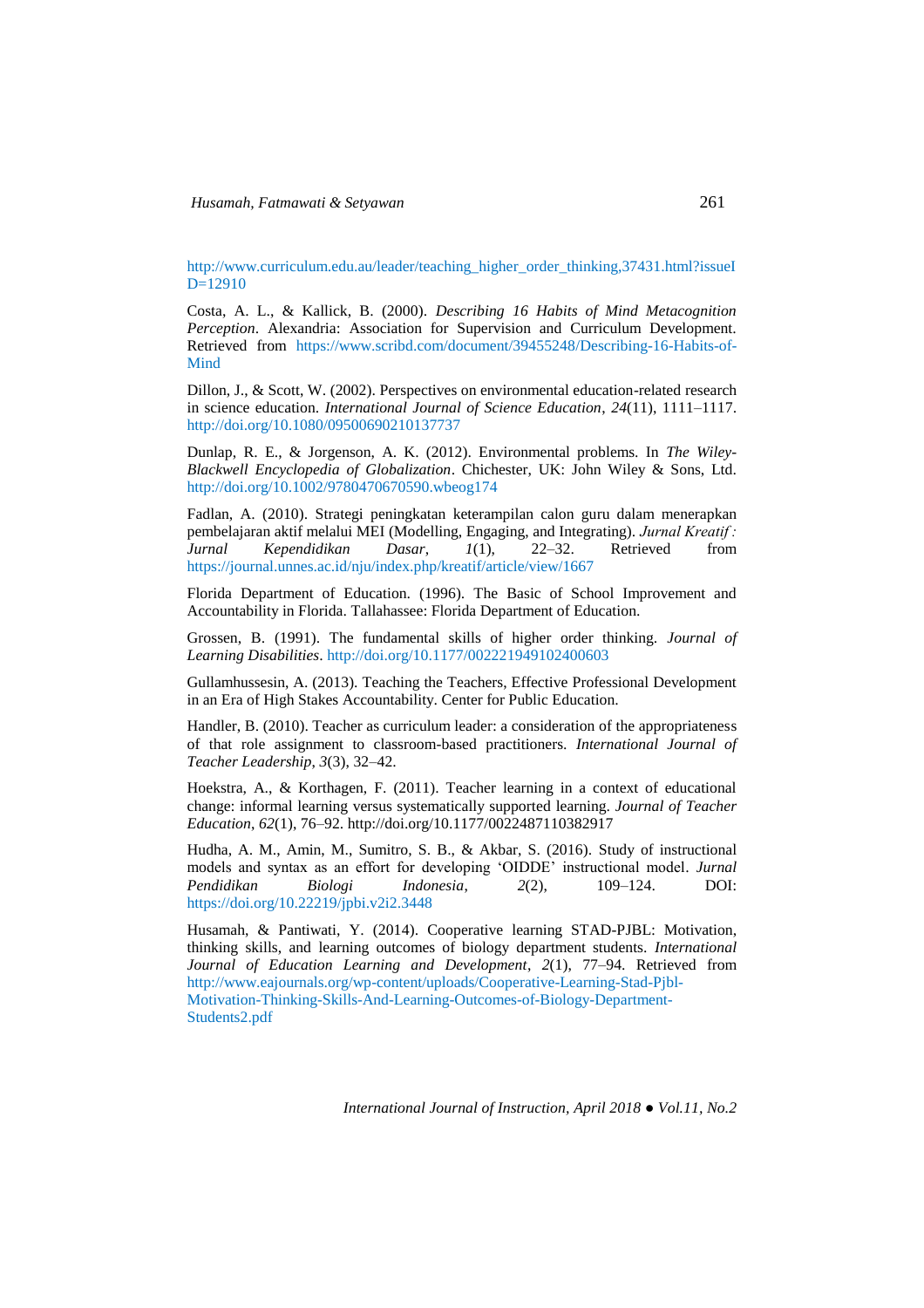Husamah, H. (2015). Blended project based learning: Metacognitive awareness of biology education new students. *Journal of Education and Learning (EduLearn)*, *9*(4), 274-281. DOI[: http://dx.doi.org/10.11591/edulearn.v9i4.2121](http://dx.doi.org/10.11591/edulearn.v9i4.2121)

Joyce, B., & Weil, M. (1978). *Models of Teaching* (Second). Englewood Cliffs, New Jersey: Prentice-Hall, Inc.

Kenimer, A., & Morgan, J. (2003). Active learning exercises requiring higher-order thinking skills. In *ASEE Annual Conference Proceedings*.

Kim, J., & Michael, W. B. (1995). The relationship of creativity measures to school achievement and to preferred learning and thinking style in a sample of Korea high school students. *Educational and Psychological Measurement*, *55*(1), 60–74.

King, F., Goodson, L., & Rohani, F. (n.d.). *Higher Order Thinking Skills*. Tallahassee. Retrieved from www.cala.fsu.edu

King, F., Goodson, L., & Rohani, F. (1998). *\_Higher order thinking skills vs (opp)*. *Research Developments*.

Kristiani, A., & Lestyarini, B. (2011). *Survey on indicators of critical and creative thinking of prospective teachers in state university of Yogyakarta*. Yogyakarta.

Larkin, S. (2002). Creating metacognitive experiences for 5- and 6-year-old children. In M. Shayer & P. Adey (Eds.), *Learning Intelligence: Cognitive Acceleration across the Curriculum from 5 to 15 Years* (p. 65). Buckingham: Open University Press.

Lestari, I., Nurmilawati, M., & Santoso, A. M. (2015). Penerapan Problem Based Learning (PBL) untuk meningkatkan kemampuan berpikir kritis dan sikap sosial peserta didik kelas VIII. In *Seminar Nasional Pendidikan Biologi 2015 " Peran Biologi dan Pendidikan Biologi dalam Menyiapkan Generasi Unggul dan Berdayasaing Global "* (pp. 465–471). Malang: UMM Press. Retrieved from research-report.umm.ac.id

LTS. (2004). Learning Thinking. Scotland: Learning and Teaching Scotland.

Lunenberg, M., Korthagen, F., & Swennen, A. (2007). The teacher educator as a role model. *Teaching and Teacher Education*, *23*, 586–601. http://doi.org/10.1016/j.tate.2006.11.001

Martin, D. S. (1989). Higher-order thinking. *Journal of Teacher Education*. http://doi.org/10.1177/002248718904000301

Marzano, R. J. (1992). *A Different Kind of Classroom: Teaching with Dimensions of Learning*. Alexandria: Association for Supervision and Curriculum Development. Retrieved from http://files.eric.ed.gov/fulltext/ED350086.pdf

Minarno, E. B. (2001). Pembelajaran bioetika secagai pengawal perkembangan biologi modern dan penyelamatan lingkungan hidup. *el–Hayah*, *3*(1). http://doi.org/10.18860/elha.v3i1.2217

Minocha, S., Schroeder, A., & Schneider, C. (2010). Role of the educator in social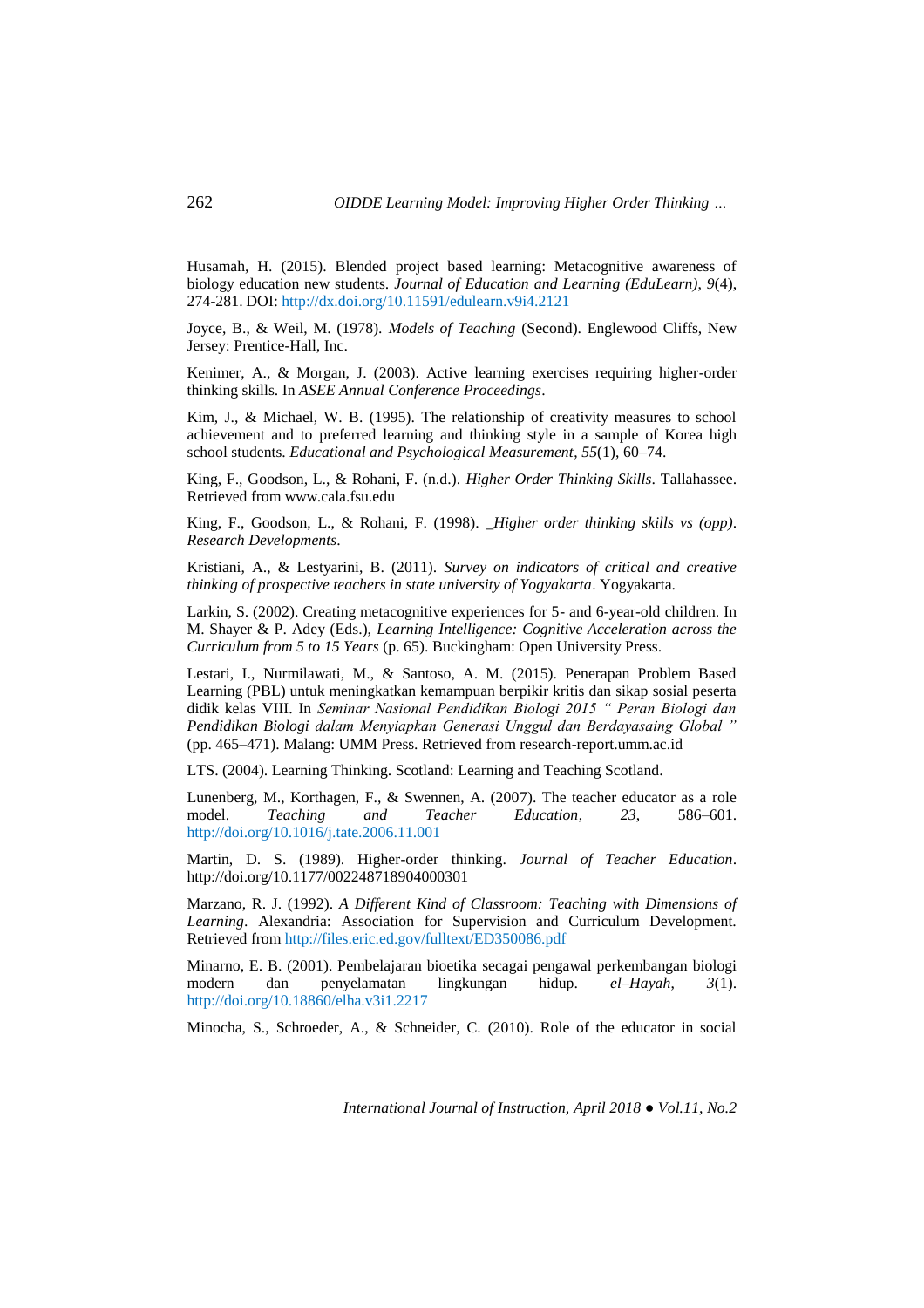software initiatives in further and higher education: a conceptualisation and research agenda. *British Journal of Educational Technology*, *42*(6), 889–903. http://doi.org/10.1111/j.1467-8535.2010.01131.x

Mukeredzi, T. G. (2013). Professional development through teacher roles: conceptions of professionally unqualified teachers in rural south africa and zimbabwe. *Journal of Research in Rural Education*, *28*(11), 1–16.

National Research Council. (2009). *A New Biology for the 21st Century*. United States of America: The National Academies Press. http://doi.org/10.17226/12764

Nesbitt-Hawes, P. J. (2005). *Higher Order Thinking Skills In Science Classroom Computer Simulation*. Queensland University of Technology, Brisbane. Retrieved from https://eprints.qut.edu.au/16201/1/Philip\_Nesbitt-Hawes\_Thesis.pdf

Newton, D. P. (2013). Moods, emotions and creative thinking: a framework for teaching. *Thinking Skills and Creativity*, *8*, 34–44. http://doi.org/10.1016/j.tsc.2012.05.006

Oak, M. (2009). Developing Critical Thinking Skills. Retrieved September 30, 2015, from http://www.buzzle.com/articles/developing-critical-thinking-skills.html

Okeke, C., & Drake, M. (2014). Teacher as role model: the South African position on the character of the teacher. *Mediterranean Journal of Social Science*, *5*(20), 1728– 1737. http://doi.org/10.5901/mjss.2014.v5n20p1728

Pantiwati, Y., Husamah, & Hudha, A. M. (2016). *OIDDE Learning Model Through Integrated Field Study-Abroad to Develope Ethical Decision Skills of Biology Teacher Candidates*. Malang.

Pukdeewut, S., Chantarasombat, C., & Satapornwong, P. (2013). Creative thinking development program for learning activity management of secondary school teachers. *International Education Studies*, *6*(12). http://doi.org/10.5539/ies.v6n12p82

Resnick, L. B. (1987). *Education and Learning to Think*. Washington, D.C.: National Academies Press.

Rustaman, N. Y. (2008). Scientific education and research in developing higher thinking skill for character building. In *8th National Seminar of Biology Education*. Semarang: UNS.

Selvi, K. (2010). Teachers' competencies. *Cultura International Journal of Philosophy of Culture and Axiology*, *7*(1), 167–175. http://doi.org/10.5840/cultura20107133

Setyaningrum, Y., & Husamah, H. (2011). Optimalisasi penerapan pendidikan karakter di sekolah menengah berbasis keterampilan proses: Sebuah perspektif guru IPA-Biologi. *Jurnal Penelitian dan Pemikiran Pendidikan*, *1*(1), 69-81.

Setyawan, D. (2017). Penerapan pembelajaran OIDDE pada matakuliah Zoologi Vertebrata untuk meningkatkan kemampuan berpikir kritis dan hasil belajar mahasiswa Pendidikan Biologi Universitas Muhammadiyah Malang. In *Prosiding Seminar*